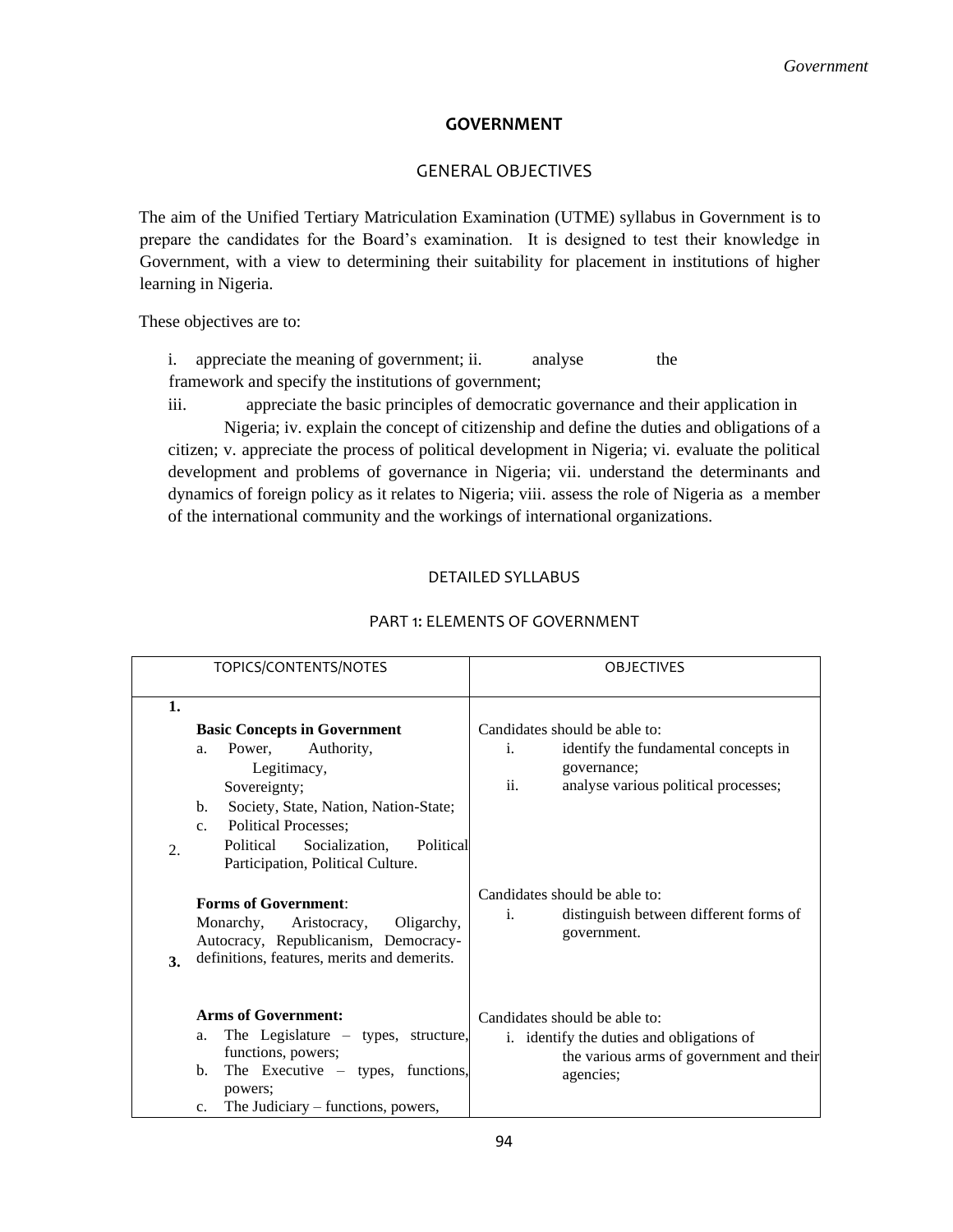| ii. relate each arm to its functions; iii.<br>appreciate how these arms interrelates. |
|---------------------------------------------------------------------------------------|
|                                                                                       |
|                                                                                       |
|                                                                                       |
|                                                                                       |
|                                                                                       |
|                                                                                       |

| TOPICS/CONTENTS/NOTES | <b>OBJECTIVES</b> |
|-----------------------|-------------------|
|                       |                   |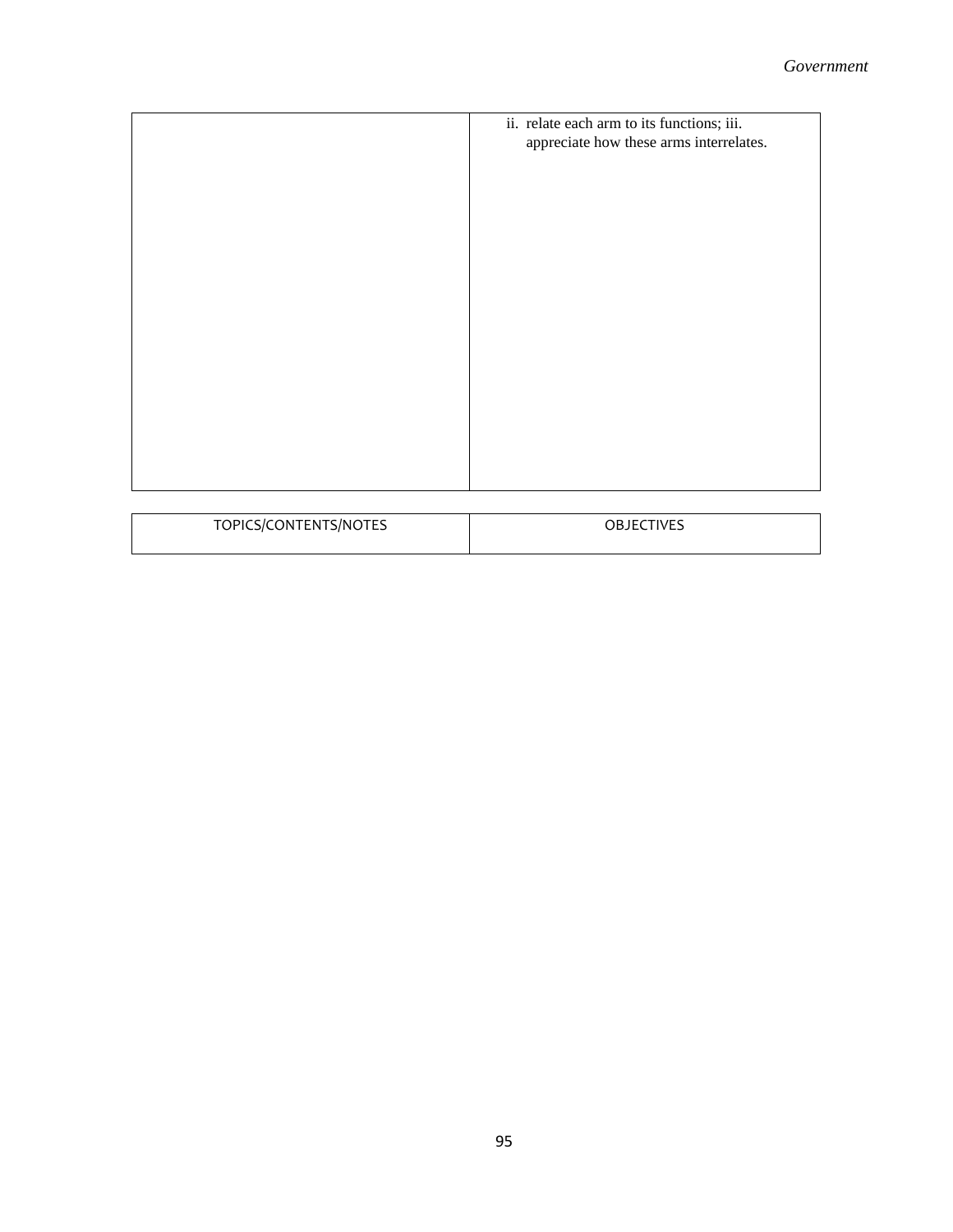|    | components.<br>d. Their relationships                                                  |                                                                             |
|----|----------------------------------------------------------------------------------------|-----------------------------------------------------------------------------|
|    |                                                                                        |                                                                             |
| 4. | <b>Structures of Governance:</b>                                                       |                                                                             |
|    | Unitary -<br>features,<br>a.                                                           | Candidates should be able to:                                               |
|    | reasons for                                                                            | i. compare the various political structures of                              |
|    | adoption, merits and demerits                                                          | governance.                                                                 |
|    | Federal – features, reasons for<br>b.                                                  |                                                                             |
|    | adoption, merits and demerits                                                          |                                                                             |
|    | Confederal - features, reasons for<br>c.                                               |                                                                             |
|    | adoption, merits and demerits.                                                         |                                                                             |
|    |                                                                                        |                                                                             |
| 5. | <b>Systems of Governance: Presidential,</b>                                            | Candidates should be able to:                                               |
|    | Parliamentary and Monarchical.                                                         | $\mathbf{i}$ .<br>distinguish between the<br>different                      |
|    |                                                                                        | systems of governance.                                                      |
| 6. | <b>Political Ideologies:</b><br>Communalism, Feudalism, Capitalism,                    |                                                                             |
|    | Socialism, Communism, Totalitarianism,                                                 | Candidates should be able to:                                               |
|    | Fascism, Nazism.                                                                       | i.<br>differentiate between the<br>major                                    |
|    |                                                                                        | political ideologies;                                                       |
|    |                                                                                        | contrast modes of production,<br>ii.                                        |
| 7. | <b>Constitution:</b>                                                                   | Candidates should be able to:                                               |
|    | Meaning, Sources, Functions, Types                                                     | i.<br>Define<br>identify sources<br>and                                     |
|    | Written, Unwritten, Rigid and Flexible.                                                | and                                                                         |
|    |                                                                                        | functions of constitutions;                                                 |
| 8. | <b>Principles of Democratic Government:</b>                                            | ii.<br>compare the nature of constitutions.                                 |
|    | Ethics and Accountability in Public Office,                                            |                                                                             |
|    | Separation of Power, Checks and Balances,<br>Individual and Collective Responsibility, |                                                                             |
|    | Constitutionalism, Rule of Law,                                                        | Candidates should be able to:                                               |
|    | Representative Government.                                                             | identify the principles of<br>i.<br>democratic                              |
|    |                                                                                        | government; ii. determine the application of these                          |
| 9. | <b>Processes of Legislation:</b>                                                       | principles;                                                                 |
|    | Legislative Enactments - acts, edicts, bye-                                            |                                                                             |
|    | laws, delegated legislation, decrees.                                                  |                                                                             |
|    |                                                                                        | Candidates should be able to:                                               |
|    | 10. Citizenship:                                                                       | i. analyse the processes involved in the making of                          |
|    | Meaning, types;<br>a.<br>b.                                                            | laws.                                                                       |
|    | Citizenship rights;<br>Dual citizenship, renunciation,<br>c.                           |                                                                             |
|    | deprivation;                                                                           | Candidates should be able to:<br>differentiate between the<br>i.<br>various |
|    | Duties<br>d.<br>and<br>obligations                                                     | methods of acquiring citizenship;                                           |
|    | of citizens;                                                                           | specify the rights and responsibilities of<br>ii.                           |
|    | Duties and obligations of the<br>e.                                                    | a citizen;                                                                  |
|    | state.                                                                                 | iii.<br>assess the obligations of the state.                                |
|    |                                                                                        |                                                                             |
|    | 11. The Electoral Process:<br>Suffrage – evolution, types;                             |                                                                             |
|    | a.<br>Election $-$ types, ingredients of<br>b.                                         |                                                                             |
|    | free and fair election;                                                                |                                                                             |
|    |                                                                                        | Candidates should be able to:                                               |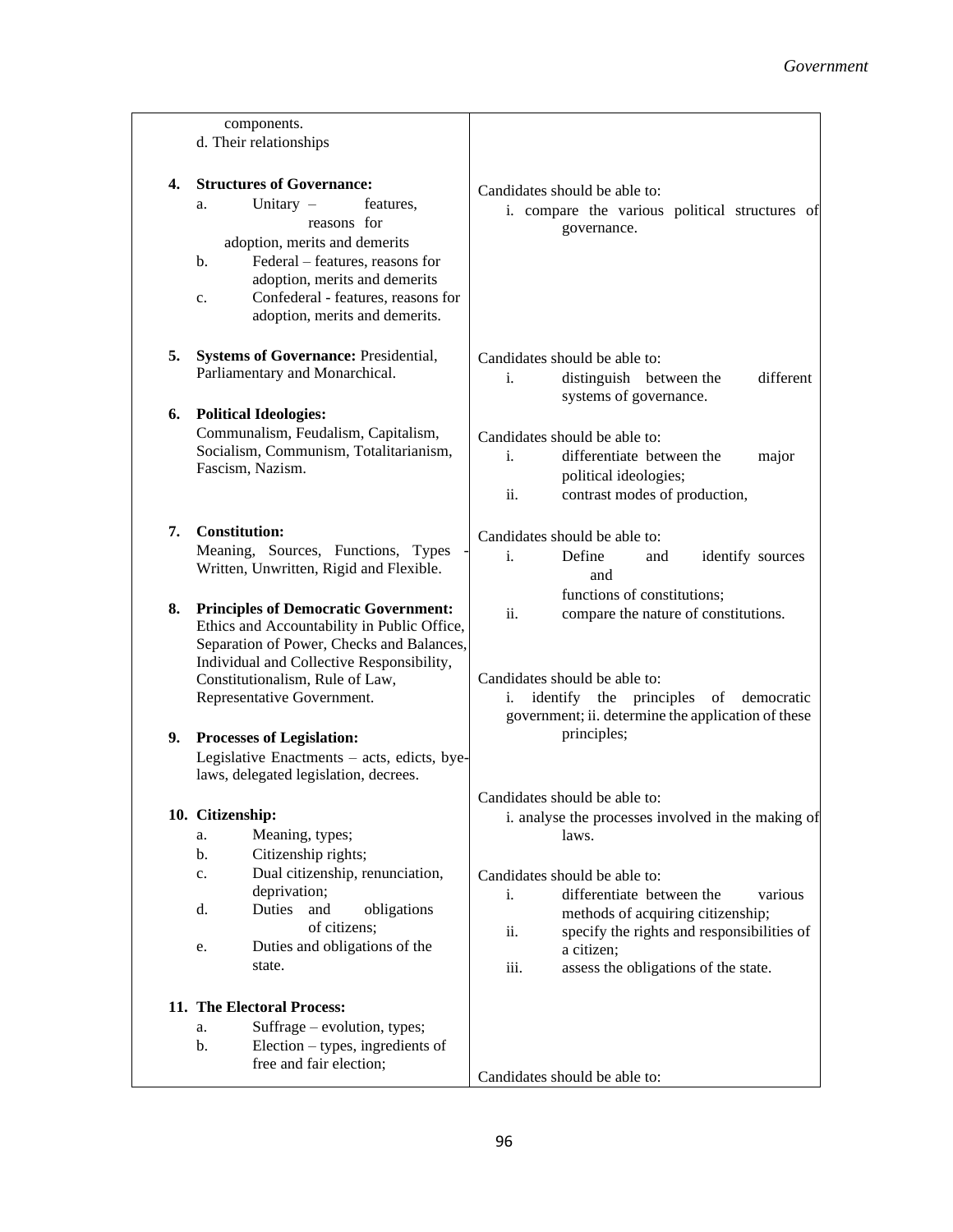| $\mathbf{c}.$ | Electoral System - types,                      | i. distinguish the different types of franchise ii.<br>identify and explain the types of |
|---------------|------------------------------------------------|------------------------------------------------------------------------------------------|
|               | advantages and disadvantages of<br>each;       | electoral systems                                                                        |
| $\mathrm{d}.$ | Electoral Commission - functions,<br>problems. | analyse the various electoral processes.<br>iii.                                         |
|               |                                                |                                                                                          |
|               |                                                |                                                                                          |
|               |                                                |                                                                                          |
|               |                                                |                                                                                          |
|               |                                                |                                                                                          |
|               |                                                |                                                                                          |
|               |                                                |                                                                                          |
|               |                                                |                                                                                          |
|               |                                                |                                                                                          |
|               |                                                |                                                                                          |
|               |                                                |                                                                                          |
|               |                                                |                                                                                          |
|               |                                                |                                                                                          |
|               |                                                |                                                                                          |
|               |                                                |                                                                                          |
|               |                                                |                                                                                          |
|               |                                                |                                                                                          |
|               |                                                |                                                                                          |
|               |                                                |                                                                                          |
|               |                                                |                                                                                          |
|               |                                                |                                                                                          |
|               |                                                |                                                                                          |
|               |                                                |                                                                                          |
|               |                                                |                                                                                          |
|               |                                                |                                                                                          |
|               |                                                |                                                                                          |
|               |                                                |                                                                                          |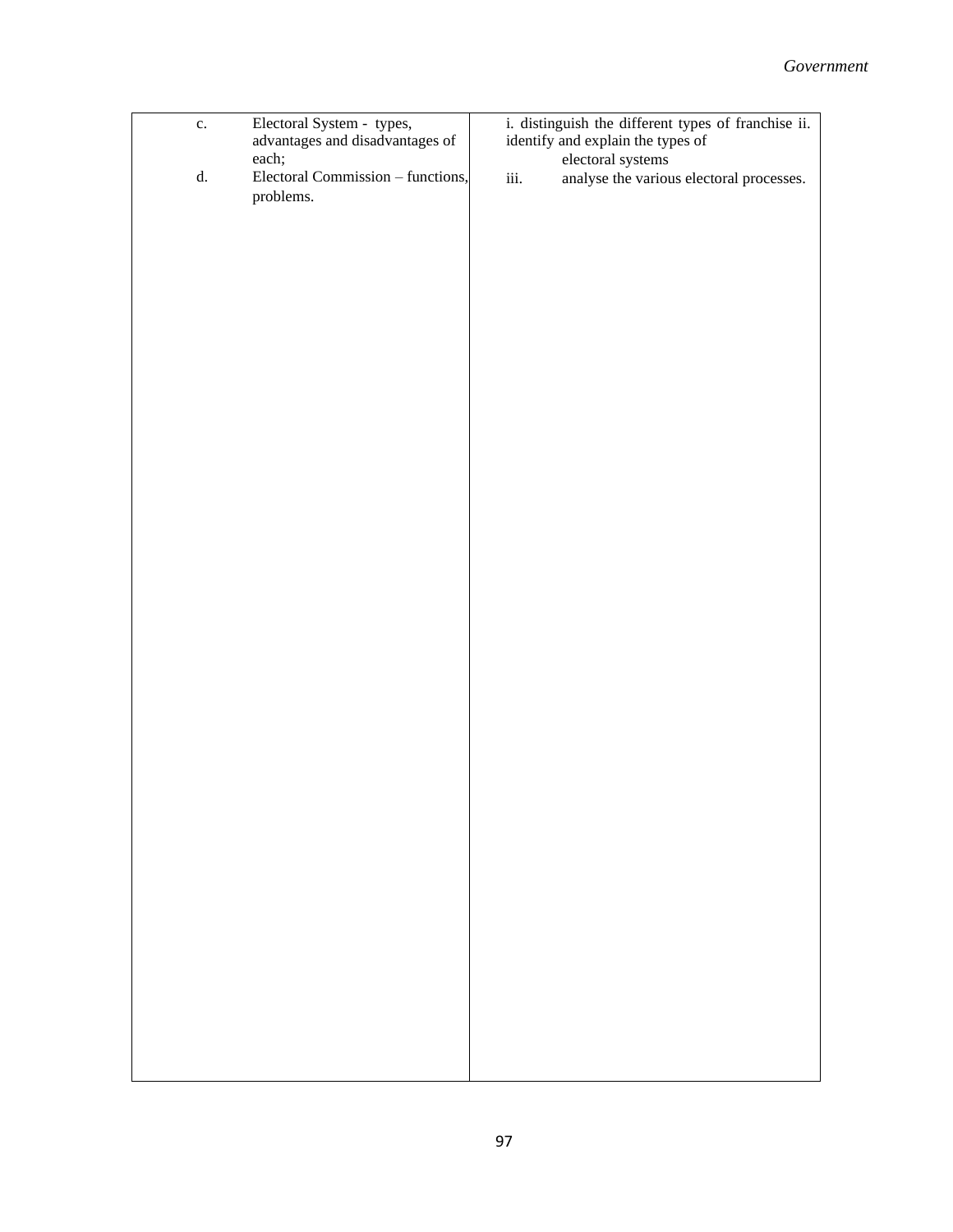| TOPICS/CONTENTS/NOTES | OBJECTIVES |
|-----------------------|------------|
|                       |            |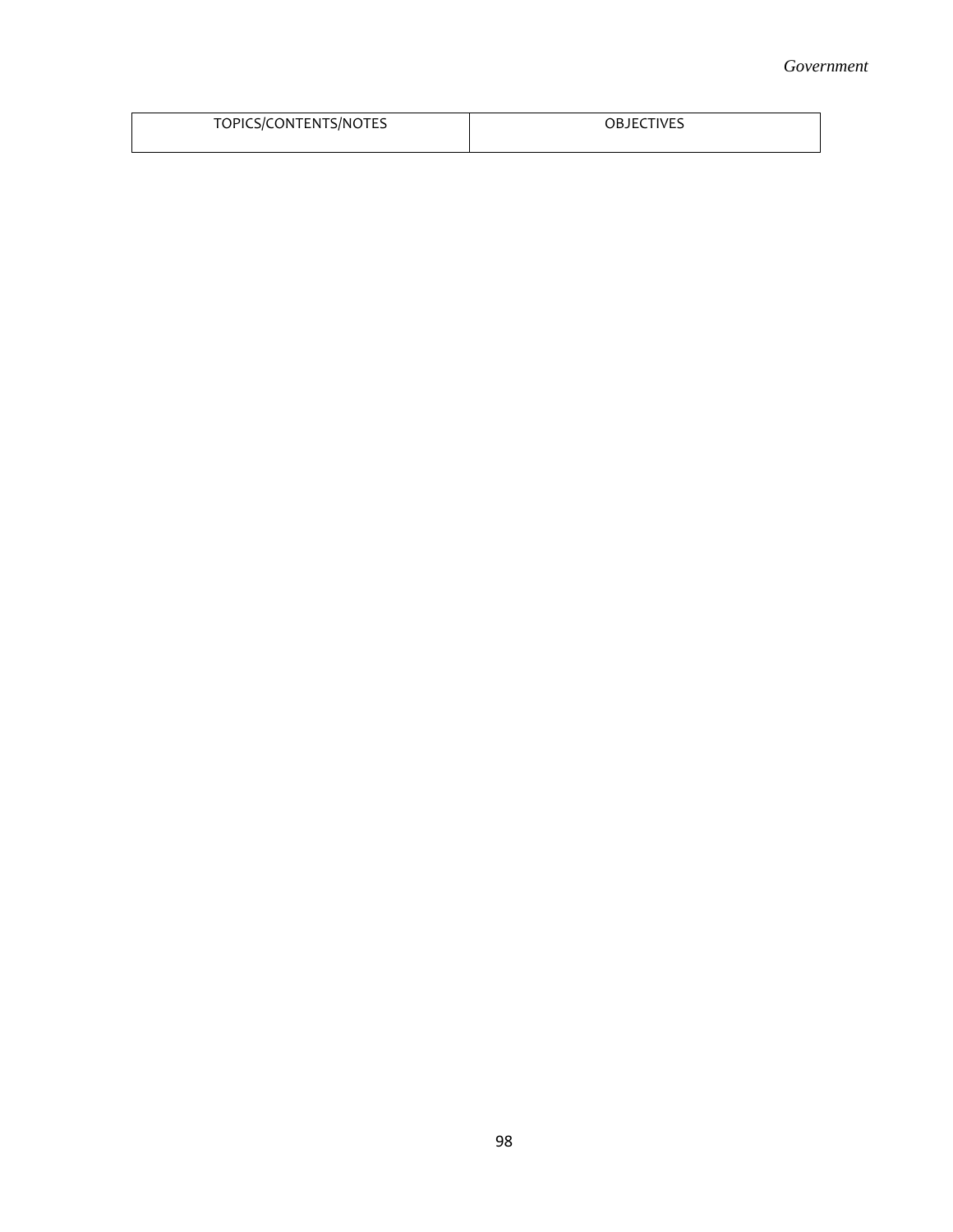| 12. Political Parties and Party Systems:<br>Political<br>parties<br>a.<br>Definition,<br>Organization,<br>functions.<br>Definition,<br>Systems<br>b. Party<br>organization, functions.   | Candidates should be able to:<br>assess the role of political parties; ii.<br>i.<br>distinguish between types of party systems.                                                                      |
|------------------------------------------------------------------------------------------------------------------------------------------------------------------------------------------|------------------------------------------------------------------------------------------------------------------------------------------------------------------------------------------------------|
| 13. Pressure Groups:<br>Definition, types, functions and modes<br>a.<br>of operation.<br>b. Differences between Pressure Groups<br>and Political Parties.                                | Candidates should be able to:<br>i. evaluate the functions and the modus operandi<br>of pressure groups; ii. distinguish between<br>pressure groups<br>and political parties.                        |
| 14. Public Opinion:<br>Meaning,<br>formation<br>and<br>а.<br>measurement.<br>b. Functions and limitations.                                                                               | Candidates should be able to:<br>compare methods of assessing public<br>i.<br>opinion;<br>ii.<br>assess the functions of public opinion;<br>iii. analyse the<br>limitations<br>public opinion.<br>of |
| 15. The Civil Service:<br>Definition,<br>characteristics,<br>functions.<br>structure, control and problems.                                                                              | Candidates should be able to:<br>i. analyse the significance of civil service in<br>governance.                                                                                                      |
| PART II POLITICAL<br>DEVELOPMENT IN NIGERIA                                                                                                                                              |                                                                                                                                                                                                      |
| 1. Pre – colonial Polities:<br>Pre-jihad Hausa, Emirate, Tiv, Igbo,<br>Yoruba<br>Their structural organization;<br>a.<br>The functions of their various political<br>b.<br>institutions. | Candidates should be able to:<br>appreciate the effectiveness of the<br>i.<br>precolonial political systems; ii.<br>pre-colonial<br>compare<br>systems<br>of governance.                             |
|                                                                                                                                                                                          |                                                                                                                                                                                                      |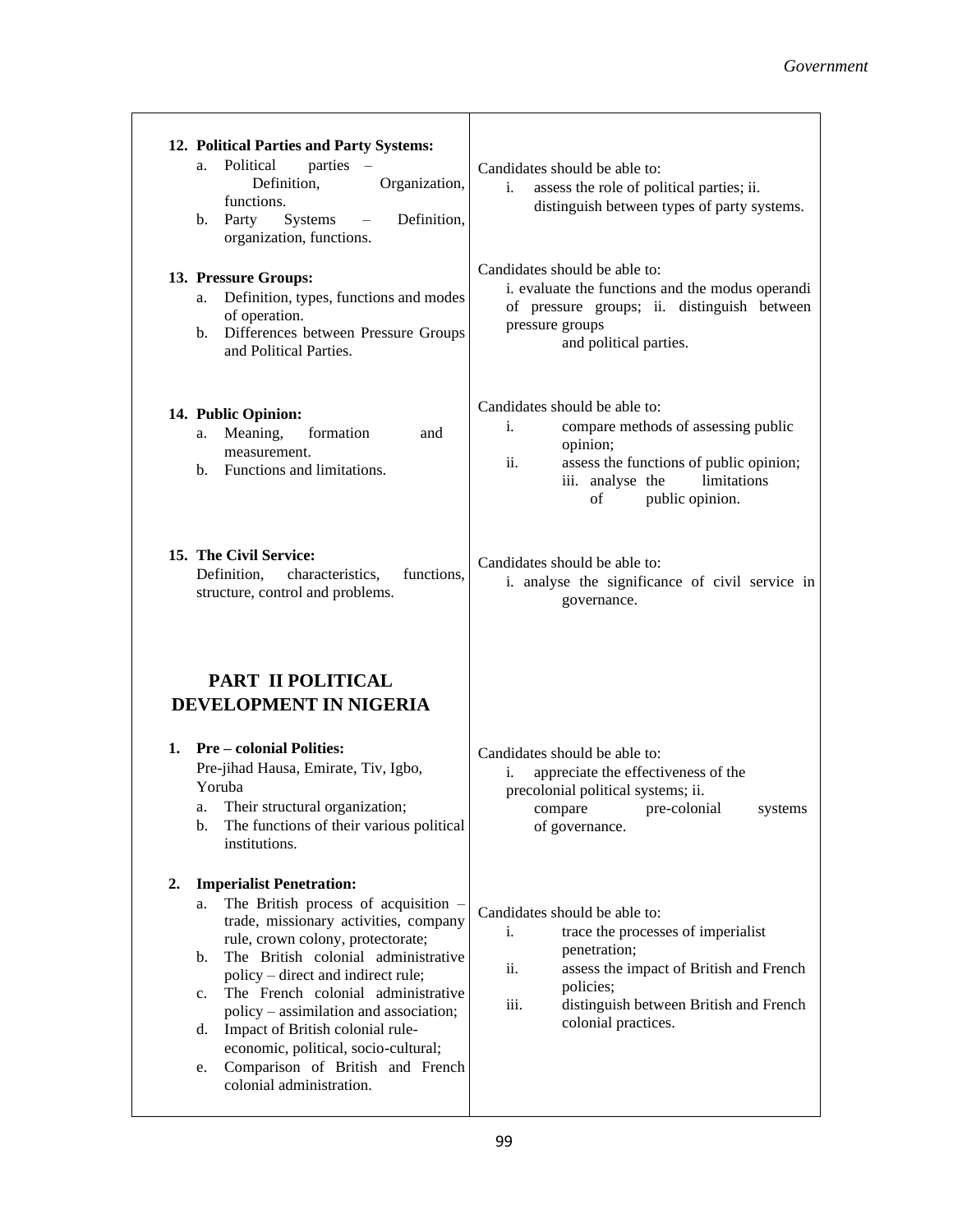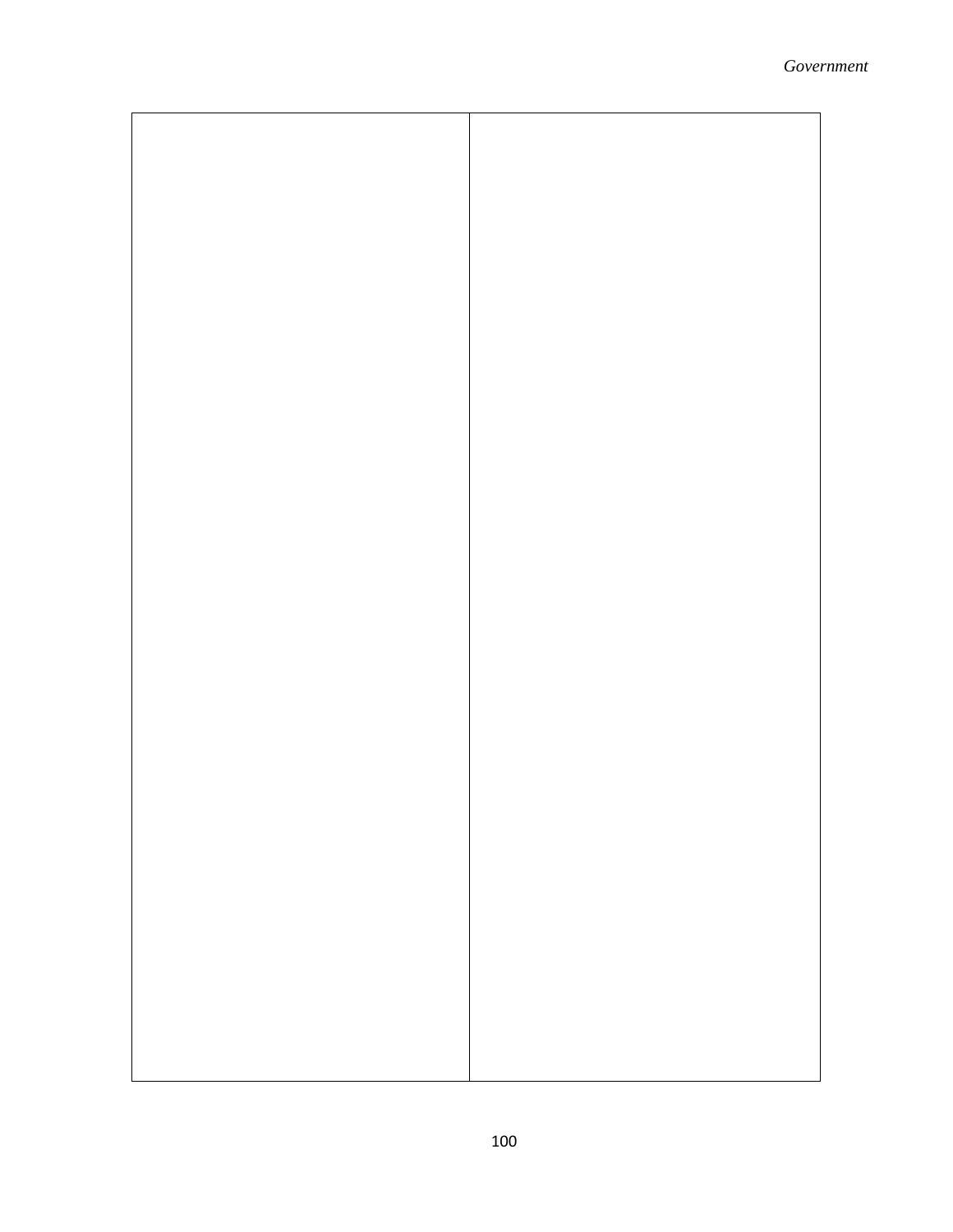| TOPICS/CONTENTS/NOTES             | <b>OBJECTIVES</b> |
|-----------------------------------|-------------------|
| <b>Process of Decolonization:</b> |                   |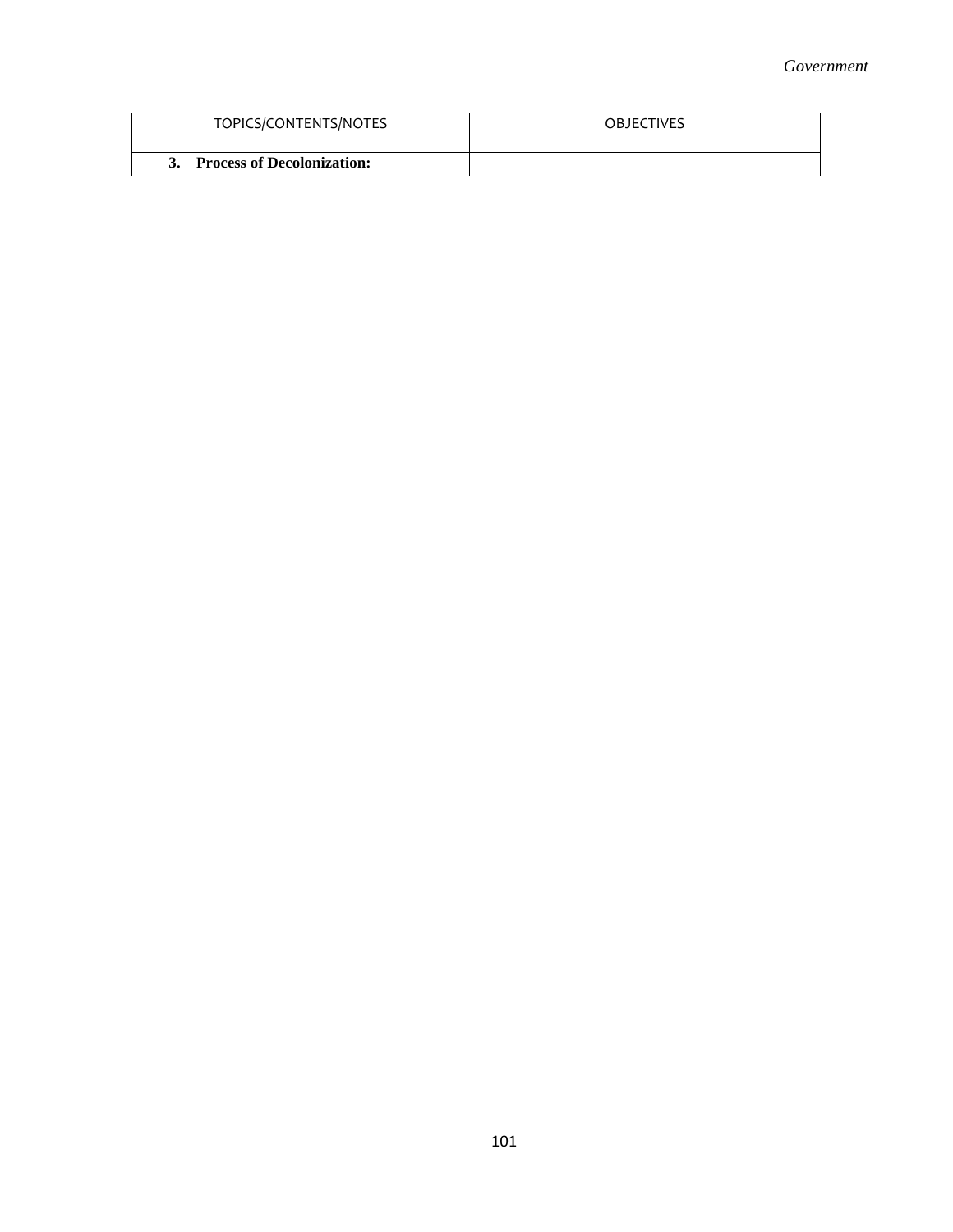|          | Nationalism - Meaning, Types;<br>a.<br>Nationalist Movements – emergence,<br>b.<br>goals, strategies;<br>Nationalist Leaders - Herbert<br>$C_{\star}$<br>Macaulay, Nnamdi Azikiwe, Obafemi<br>Awolowo, Ahmadu Bello,<br>Ladipo Solanke, Aminu Kano, J. S.<br>Tarka, Tafawa Balewa and others;<br>Emergence of nationalist parties;<br>d.<br>Influence of external factors.<br>e. | Candidates should be able to:<br>evaluate the process of decolonization;<br>i.<br>ii.<br>assess the roles of nationalist leaders and<br>parties;<br>iii.<br>assess the impact of external forces and<br>ideas (Pan-Africanism, Back-to-Africa<br>Movements, Second World War etc). |
|----------|----------------------------------------------------------------------------------------------------------------------------------------------------------------------------------------------------------------------------------------------------------------------------------------------------------------------------------------------------------------------------------|------------------------------------------------------------------------------------------------------------------------------------------------------------------------------------------------------------------------------------------------------------------------------------|
|          | <b>Constitutional Development in Nigeria:</b><br>a. Hugh Clifford Constitution (1922)<br>Arthur Richards Constitution (1946)<br>$\mathbf{b}$ .<br>John Macpherson Constitution (1951)<br>C <sub>1</sub><br>Oliver Lyttleton Constitution (1954)<br>d.<br>Independence Constitution (1960)<br>e.<br>Their features, merits and demerits.                                          | Candidates should be able to:<br>i.<br>the<br>various<br>compare<br>constitutional developments.                                                                                                                                                                                   |
| 4.<br>5. | <b>Post – Independence Constitutions:</b><br>1979,<br>1963,<br>1989<br>and<br>1999-<br>characteristics and shortcomings.<br>Institutions of Government in the Post -<br><b>Independence Nigeria:</b><br>The Legislative $-$ structure, functions<br>a.<br>and working.<br>The Executive $-$ structure, functions<br>$\mathbf{b}$ .                                               | Candidates should be able to:<br>i.<br>assess the workings of the various<br>constitutions.<br>Candidates should be able to:<br>i. evaluate the operations of the arms of<br>government and their agencies, e.g the                                                                |
|          | and workings.<br>The Judiciary – structure, functions and<br>c.<br>workings.                                                                                                                                                                                                                                                                                                     | civil service, armed forces, police,<br>courts and others.                                                                                                                                                                                                                         |
|          | 6. Public Commissions Established by the<br>1979 and Subsequent Constitutions:<br>The Civil Service Commission, the Public<br>Complaints<br>Electoral<br>Commission,<br>Commissions,<br>National<br>Boundary<br>Commission and others $-$<br>objectives<br>functions and problems.                                                                                               | Candidates should be able to:<br>i. evaluate the operations of public commissions;<br>ii. assess the problems of the Public<br>Commissions and their constraints.                                                                                                                  |
| 7.       | Political Parties and Party Politics in                                                                                                                                                                                                                                                                                                                                          |                                                                                                                                                                                                                                                                                    |
| 8.       | Post-Independence Nigeria:<br>a.<br>First<br>Republic<br>Second Republic<br>b.<br>Third Republic<br>c.<br>Fourth Republic<br>d.<br>Evolution,<br>membership<br>spread,<br>structure etc.                                                                                                                                                                                         | Candidates should be able to:<br>contrast political processes in the<br>i.<br>republics;<br>evaluate the ideologies, structure and<br>ii.<br>composition of the political parties.                                                                                                 |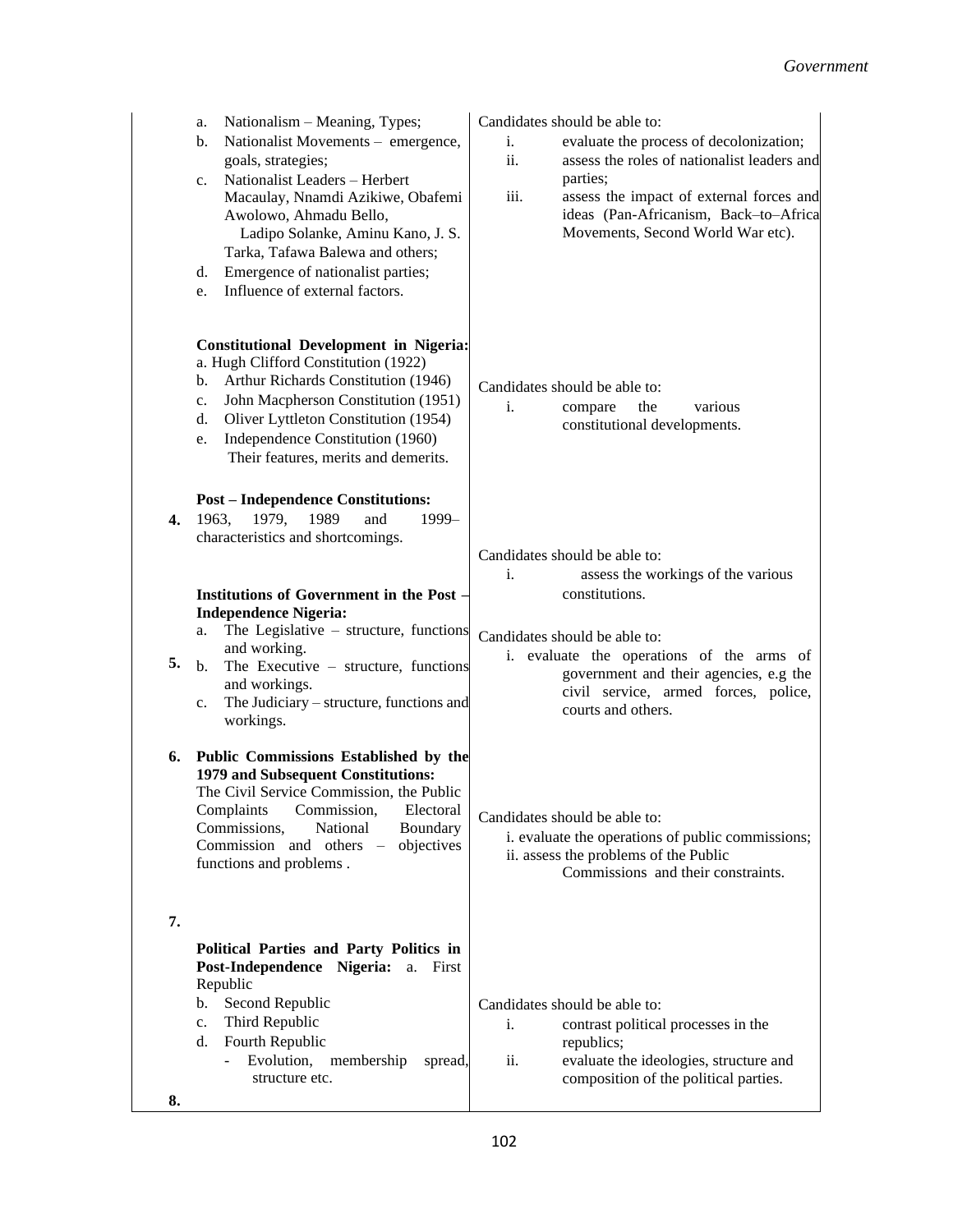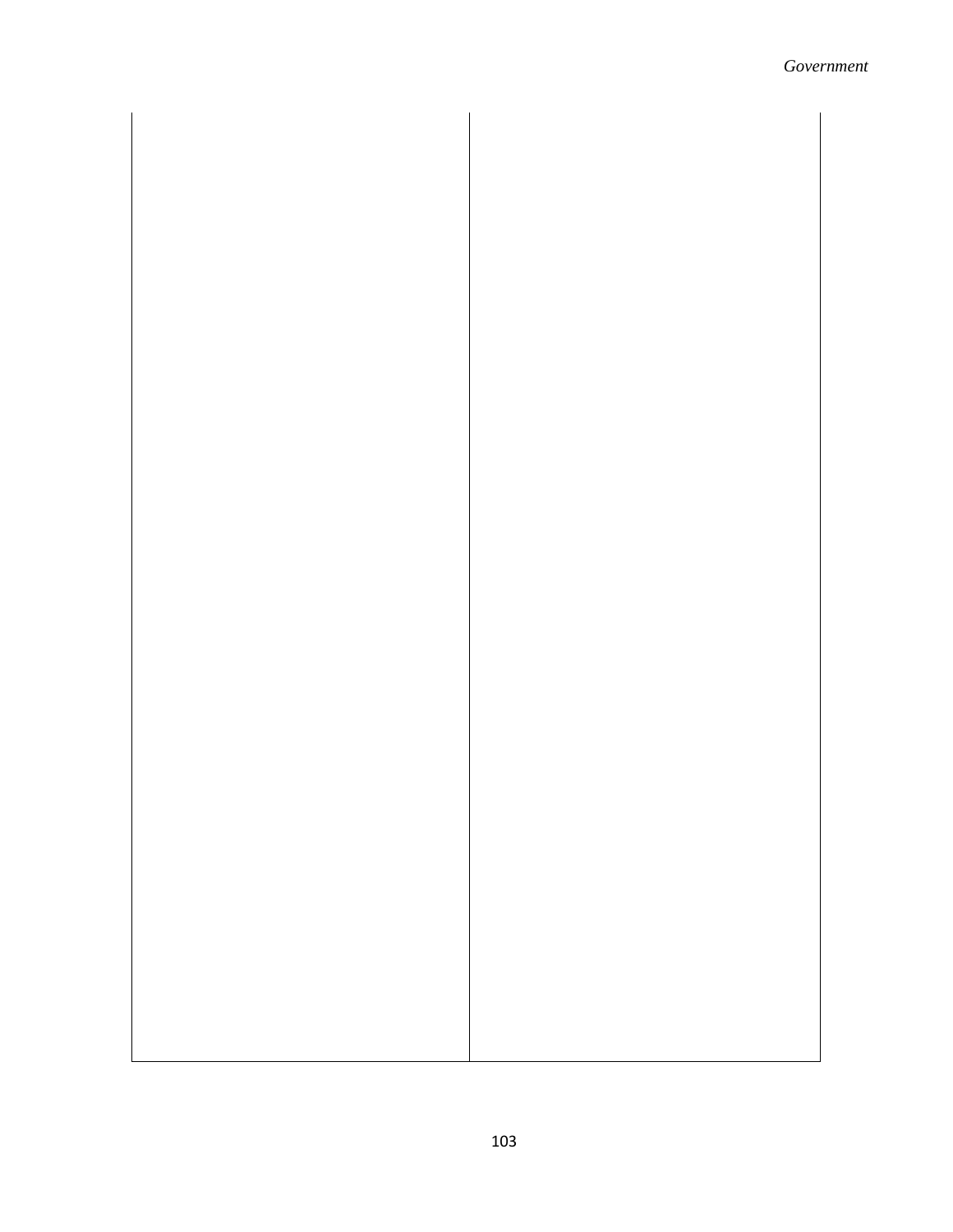| TOPICS/CONTENTS/NOTES | OBJECTIVES |
|-----------------------|------------|
|                       |            |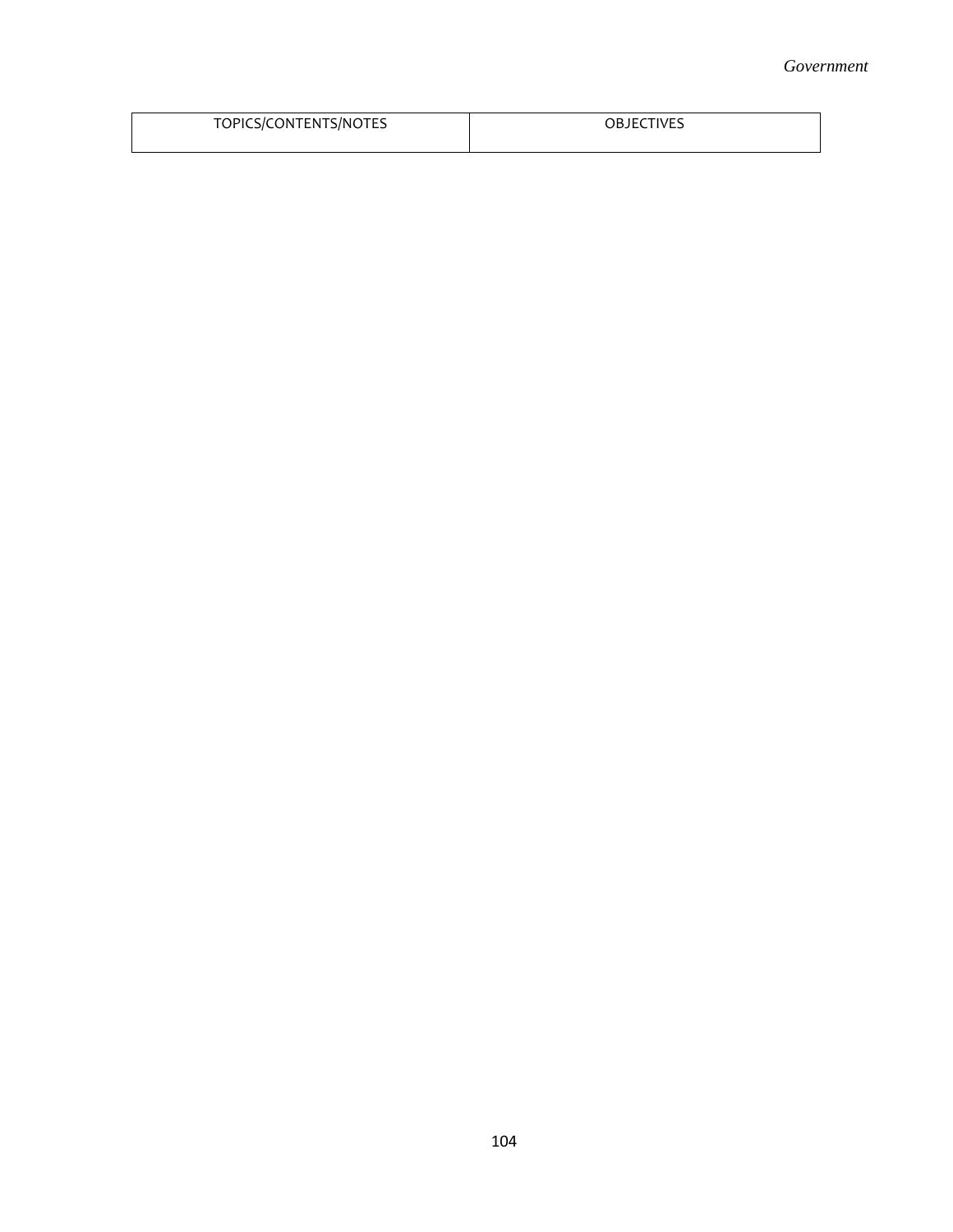### **9. The Structure and Workings of Nigerian Federalism:**

- a. Rationale for a Federal System;
- b. Tiers of government and their relationship;
- c. Creation of States 1963, 1967, 1976, 1987, 1991, 1996;
- d. Problems of Nigerian Federalism census, revenue allocation, conflicts etc. solutions e.g. Federal character, etc.

## **10. Public Corporations and Parastatals:**

- a. Definition, types, purpose and functions;
- b. Finance, control and problems;
- c. Deregulation, privatization, commercialization – objectives, features, merits and demerits;
- d. Comparison between public corporations and parastatals.

# **11. Local Government:**

- a. Local government administration prior to 1976;
- b. Features of local government reforms (1976, 1989) – structure, functions, finance and inter-governmental relations;
- c. Traditional rulers and local governments;
- d. Problems of local government administration in Nigeria.

# **12. The Military in Nigerian Politics:**

- a. Factors that led to military intervention;
- b. Structure of military regimes;
- c. Impact of military rule political, e.g creation of states, introduction of unitary system (Unification Decree NO. 34) etc. economic, e.g SAP, etc.
- d. Processes of military disengagement.

#### Candidates should be able to:

- i. examine the workings of Nigerian federalism;
- ii. identify its problems; iii. evaluate the corrective measure adopted.

## Candidates should be able to:

- i. examine the operations of public corporations and parastatals;
- ii. identify the processes involved in privatization and commercialization;
- iii. assess the economic importance of privatization and commercialization.

## Candidates should be able to:

- i. trace the evolution and structure of local government;
- ii. identify the major problems faced by local governments.

#### Candidates should be able to:

- i. evaluate the reasons given for military intervention;
- ii. assess the achievements of military rule;
- iii. determine the conditions that necessitated withdrawal from governance.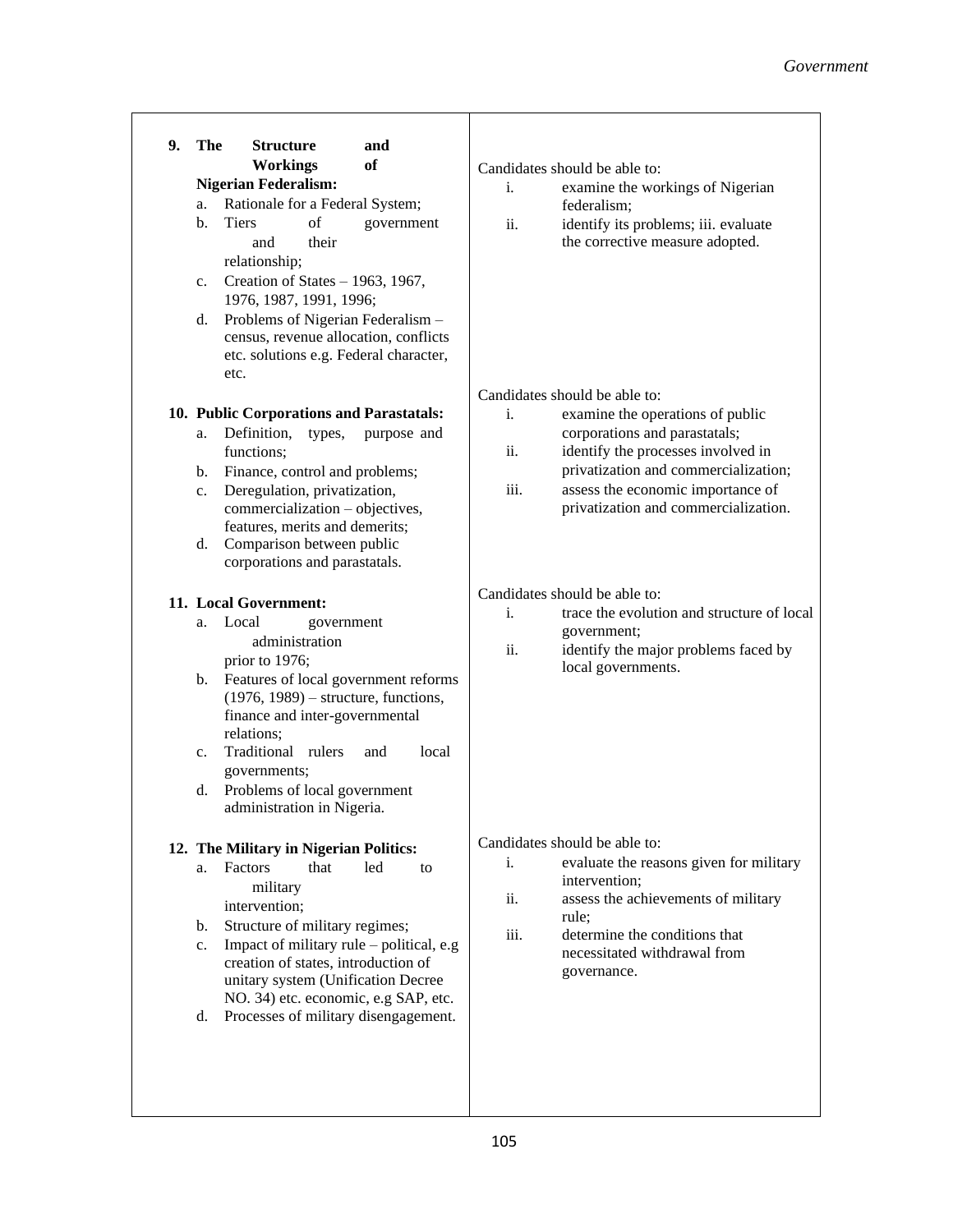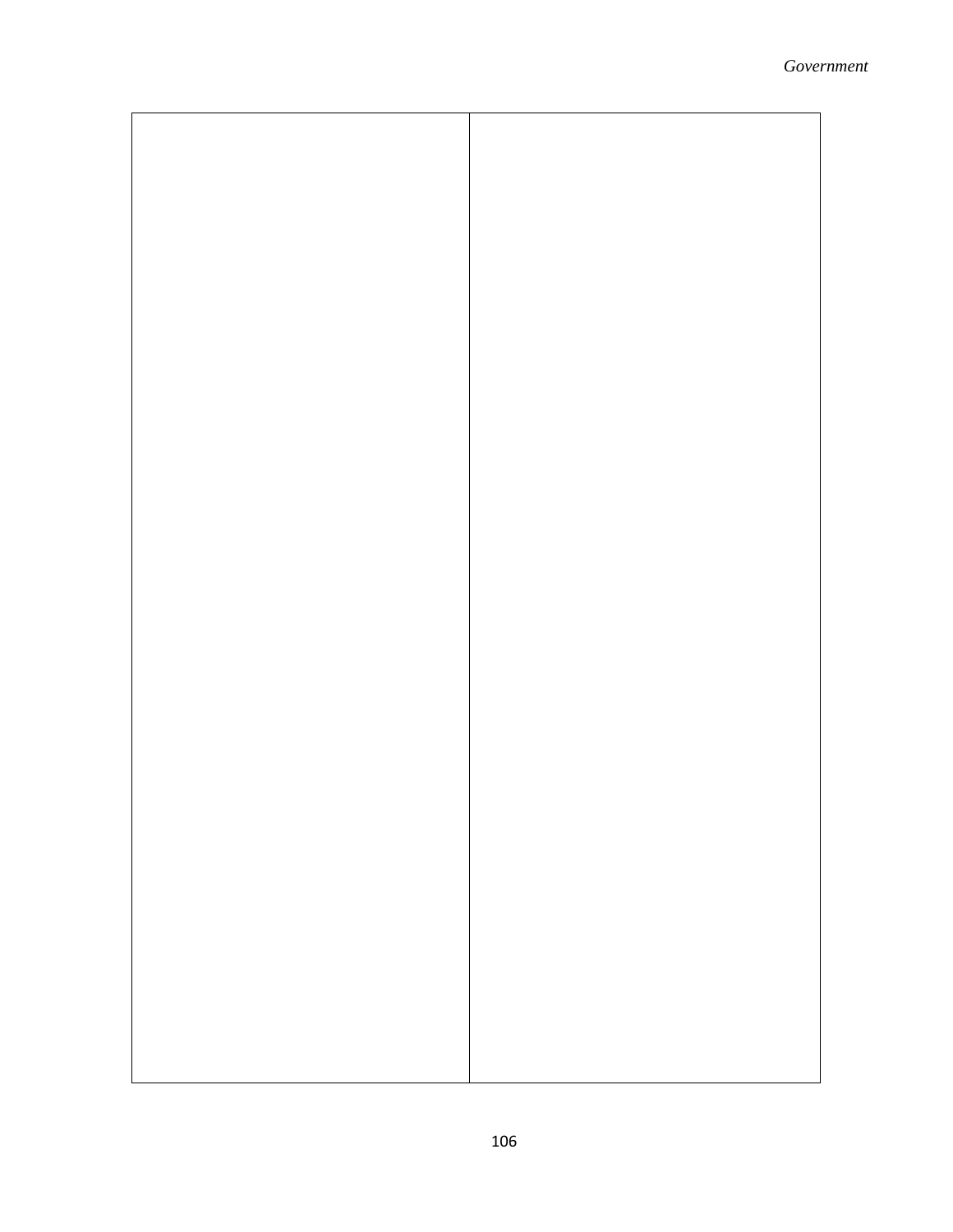| TOPICS/CONTENTS/NOTES                                                                                 | <b>OBJECTIVES</b> |
|-------------------------------------------------------------------------------------------------------|-------------------|
| <b>PART III: FOREIGN POLICY AND</b><br>NIGERIA'S RELATIONS WITH THE<br><b>INTERNATIONAL COMMUNITY</b> |                   |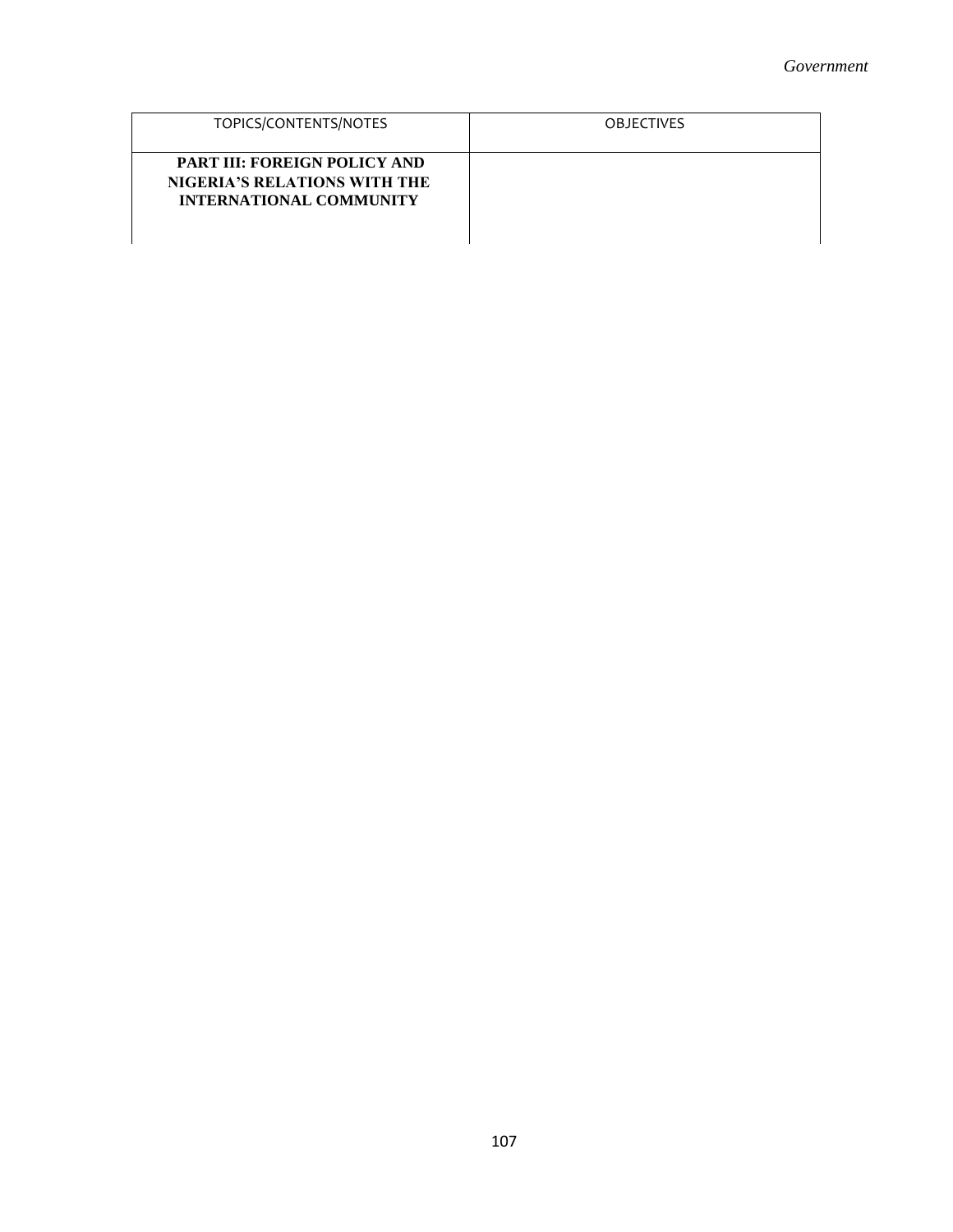| 1.       | <b>Foreign Policy:</b><br>- Definition, purpose, determining<br>formulation<br>factors;<br>and<br>implementation.                                                                                                                                                                                                                                                                                                                                                                                                                                                    | Candidates should be able to:<br>Define foreign policy, identify and<br>i.<br>explain its determinants                                                                                                                                                                                                                                                                     |
|----------|----------------------------------------------------------------------------------------------------------------------------------------------------------------------------------------------------------------------------------------------------------------------------------------------------------------------------------------------------------------------------------------------------------------------------------------------------------------------------------------------------------------------------------------------------------------------|----------------------------------------------------------------------------------------------------------------------------------------------------------------------------------------------------------------------------------------------------------------------------------------------------------------------------------------------------------------------------|
| 2.       | <b>Nigeria's Foreign Policy:</b><br>Relations with major powers;<br>a.<br>with<br>Relations<br>b.<br>developing<br>countries, e.g the Technical Aid<br>Corps (TAC), etc.<br>Nigeria's Non-Alignment Policy.<br>c.                                                                                                                                                                                                                                                                                                                                                    | Candidates should be able to:<br>identify the major objectives of<br>i.<br>Nigeria's foreign policy.<br>ii.<br>analyse Nigeria's non-aligned posture.                                                                                                                                                                                                                      |
| 3.<br>4. | <b>Relations with African Countries:</b><br>Africa as the "centre piece" of<br>a.<br>Nigeria's forieign policy $-$ guiding<br>principles, implementation and<br>implications;<br>b. NEPAD – origin, objectives and<br>implications.<br><b>Nigeria in International Organizations</b><br>a. The United Nations;<br>The Commonwealth;<br>b.<br>The Organization of African Unity;<br>c.<br>The African Union;<br>d.<br>The Economic Community of West<br>e.<br>African States (ECOWAS);<br>Organization<br>f.<br>The<br>of<br>Petroleum Exporting Countries<br>(OPEC). | Candidates should be able to:<br>evaluate the role of Nigeria in<br>i.<br>continental affairs;<br>ii.<br>assess the role of NEPAD in developing<br>Africa.<br>Candidates should be able to:<br>i.<br>analyse the dynamics of Nigeria's<br>involvement<br>in<br>international organizations; ii.<br>assess<br>contribution<br>their<br>the<br>to<br>development of Nigeria. |
| 1.       | PART IV: INTERNATIONAL<br><b>ORGANIZATIONS:</b><br>International Organizations:<br>ECOWAS;<br>a.<br>OAU, AU;<br>b.<br>Commonwealth;<br>c.<br>OPEC;<br>d.<br>UNO;<br>e.<br>African<br>f.<br>Petroleum<br>Producers<br>Association:<br>Origin, objectives, structure, functions,<br>achievements, problems and prospects of<br>these organizations.                                                                                                                                                                                                                    | Candidates should be able to:<br>evaluate the operations of these<br>i.<br>international organizations;<br>ii.<br>assess the role of these organizations in<br>world affairs; iii.<br>appreciate the<br>challenges of these organizations and<br>how they can be overcome.                                                                                                 |